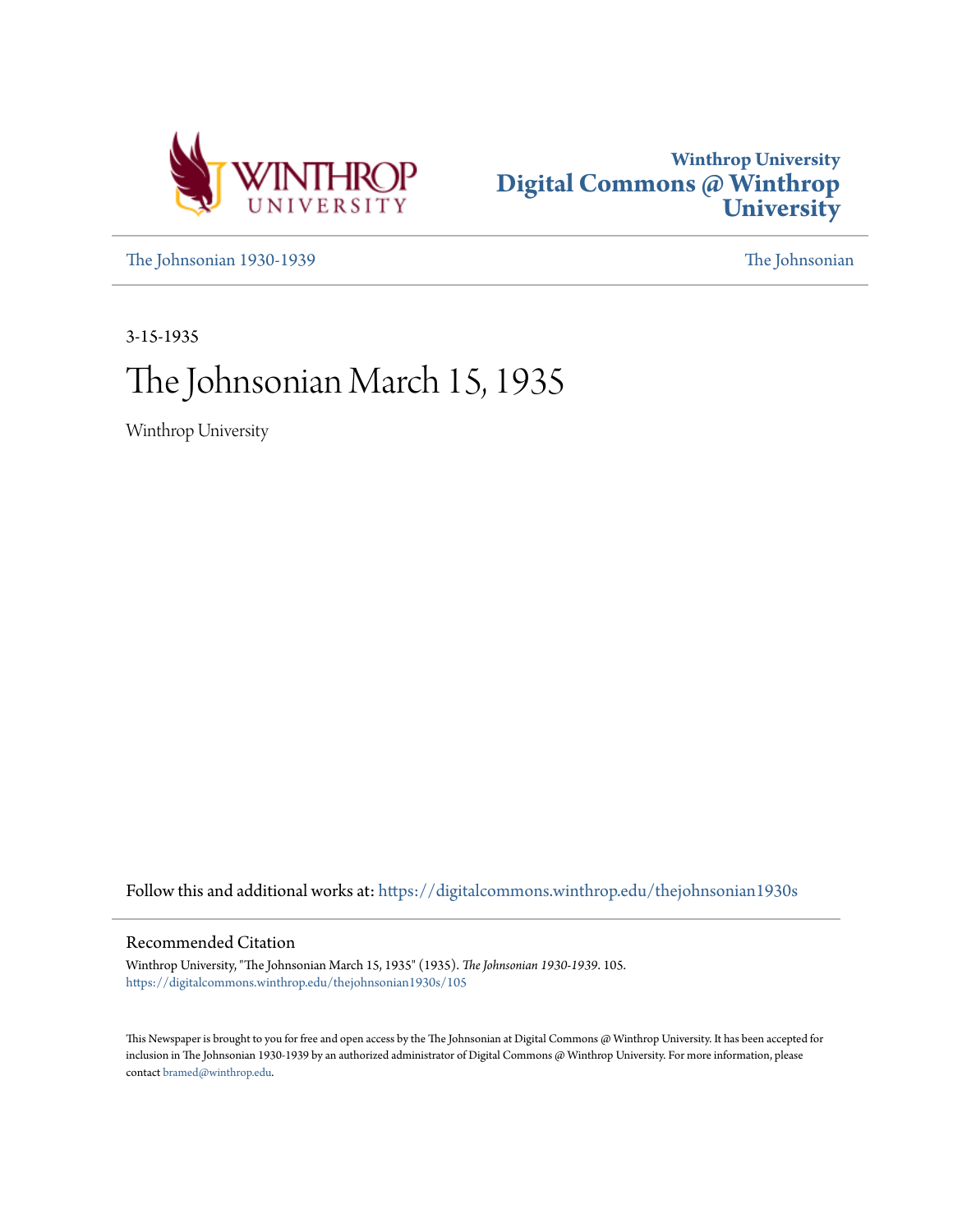# The Johnsonian

**NTE CAROLINA PRES** 

### **INSEPH SCHERER TO** LECTURE ON JAPAN

VOL. 12, NO. 20

tic Cambodia and Angkor Vat" Subject of Second **Address** 

**PRESENTS ILLUSTRATIONS** 

Life of Thirty-Three-Year-Old Journalist Varied and Colorfol

er. journalist traveler, author, and lecturer, will prees, "Japan and Its Intisent two lectur mate Home Life," and "Romantic Cam-<br>bodia and Angkor Vat," in Main Auditorium Thursday and Friday evenings<br>March 21 and 21. respectively, at 8 o'elock

Scherer has neently returned from a th he gave lectures in I etures in English, Ger-

which he gave letteres in Explicit, OR-1 **F1 UDITIFIELT** WATER and the gas formula from the single particle of the single particle of the mail of the main operator is the single particle in the single philosophy in the Kh in Equiva case, was now as the sea of the contract of the sea of the sea of the sea of the sea of the sea of the sea of the sea of the sea of the sea of the sea of the sea of the sea of the sea of the sea of the sea of th

ON CAROLINA HISTORY

JUNION FORCESS (THESE AND THE PROPER PORCESS)<br>The Parameter Class of Junion Follows, The Parameter Schel, the Class of<br>the United Schel, the Class of the Class of the Class and Schel, the<br>metal and the Parameter Scheller



JOSEPH R. SHERER<br>Who Will Deliver two lectures h **Japan** 

## **MIMS TO LECTURE**

ditor of "The Chautauqua.<br>returer for the Chautauqua.<br>Among the books Dr. Mims has a

**OR. WALLACE SPEAKS** America." He has contributed also to uted also to

PROGRAM FEATURES

In South Caroline and the method. After the contribution in the summer of the Paint Better in the summer of the summer of the summer of the summer of the summer of the summer of the summer of the summer of the summer of t

In an open discussion, the following<br>students took part: Jaruaha Mac Small:<br>What the League has done in China;<br>Sarah Tidwell: What the League Did ELIZABETH HOLT. [Sarah Tidwell What the League Displane Holt, [Sarah May Virginia Plystal May Virginia Plystal May Virginia Plystal May Virginia Plystal May Virginia Plystal May Virginia Plystal May 1998

### REPRESENT WINTHROP FRENCH FRATERNITIES AT EDUCATION MEETING PRESENT TWO PLAYS

Phelps, Magginis, Hill, Wheeler, Le Cercle Francais of Davidson Noel, and Rogers Speak Before Carolina Association

Dr. Shelton Phelps, Dr. James P. Le Cercle Francais of David:  $R_{\rm B}$ Eleard, Mr. R. H. Jones, Dr. Donnis lege and the Junior members of Theta.<br>Hartin, Mr. R. H. Jones, Dr. Donnis lege and the Junior members of Theta of Wheeler, Dr. O. O. Naudain, Mr. Willis Winthrop College pres  $d$  a  $10$ wherest, LET O. O. Anuaman, NR. Willa Windinfop College presented a joint LC (2) and D. Marginis, Mr. Thomas W. Neel, Mr. Jubile performance in Johnson Hall J. W. Morkin, Jr., Mr. Otis Mitchell, paraliterium Wednesday rugh Hall, Miss Mamle Grilledge, Miss Mabel delegation and Bob Coli, president and Sob Coli, president and Sob Coli, president and Sob Coli, president

Rice, Miss Pattie Dowell, Miss Mary The Junior members of Beta Pl Crowder, Miss Lottle Barron, Miss Ror. Theta presented "Francises Lippes", a tense Rugers, Mr. R. E. Blakeley, Mrs. one-act play. The east of characters

**All SUMMICH SUHUUL** peak can access the South Carolina, Catalogue and Author From Van. March 14 and 13.<br>
Education Association Association Controlling (March 2001) The Subseque and Author From Van. March 14 and 13.<br>
derb

Winthrep College Swimming Mes.<br>
WINTHROP Dr. Shelton Phelps<br>
Cymnasium Mooday, March 25, st 4<sup>1</sup> lum Mon Gymnas<br>o'clock.

results sent to the Florida Telegrap Swimming Meet.

at 7:30.<br>Arlias canoot get along with any<br>of his family--iwo daughters and a sea.<br>His family--iwo daughters and a sea.<br>His children, of course, standard by and grim while he does any-<br>thing. They want his clocks and three<br>

Guests of Winthrop Chapter, Beta Pi Theta

DR. W. A. SMART<br>rt. of Emery Univer

**MIMS TO LECTURE**<br>
COVER HE READER SUMMER SUMPLEM TO USE IN THE BASE IS A REAL PROPERTY OF SUMMER SUMPLEM TO USE OF THE READER OF THE READER OF THE READER OF THE REAL PROPERTY CONTRACT TO A SURVEY. WE GAVE A SURVEY, WE CAN

 $\frac{1}{N}$  NON - DEGISION First Debate Between the Two

mly 'n

te added attraction will be a



**CONSTITUTION** 

MART claimedings of the T. W. C. 14. Amendment ary Unive

### Addresses the D.A.R.

of the Association chall be vested in a spanning function<br>Scatte, the duties of which shall be to revise the regulations of the Azandalism<br>claims and to make such new regulations of the Student class<br>tions as may come und Dr. Shelton Phelps addressed the Daughters of the American Revolution (Continued on Page 3)<br>at Orangeburg, Tuesday night, March (DEBATERS SECOND IN

**Winthrop variations are all the control of the state of Alley Virginian Evanton, and Billie Coie, alternate, their foresters and Billie Coie, alternate, their foresters and Billie Coie, alternate, their forestate and the** 

contest.<br>Debaters' League, accompanied the<br>Debaters' League, accompanied the<br>teams and was an official tournamen<br>judge.

**Clemson Deputation**<br>To Conduct Vespers

Dr. James P. Kinard was guest<br>apeaker at a meeting of the Marion<br>District Winthrop Alumnae meeting<br>Mrs. Julian Dusenburg (Suance Daily) '19) was made Marion District presi-

### **ADDITIONS TO PROVIDE FOR LEGISLATIVE BODY**

mendment Eight Concernin<br>Elections Referred to Board For Revision

**FACULTY COUNCIL FORMED** 

Request Made to Add Student Uniform Committee Under **Amendment Five** 

Seven of the eight, an sted by the comp nittee on the reorganization of the constitution of the ization or the commuters or the<br>red on and carried through at spe-<br>cd on and carried through at spe-<br>i meetings of the association Wed-<br>iday and Thursday, March 13 and **Budent Green** Student Government Associates we consider the column of the studing of the association Weyl can estimate that is a resident material in the Exact of the studient of the Student of the Student of the Student Capacity and t  $\frac{1}{100}$ 

 $\overline{u}$  b

follows:<br> **The Senate.** The legislative function<br>
The Senate. The legislative function<br>
the duties of which shall be<br>
the duties of which shall be<br>  $\frac{1}{2}$ <br>  $\frac{1}{2}$ <br>  $\frac{1}{2}$ 

Governmen

**SPEECH CONFERENCE** Dr. Keith, League Sponsor, Acts as Official Tournament Judge

Clemson College Deputation Team will conduct Vesper Services in Main<br>Auditorium at 6:30, Sunday, March 17.

NOTICE:  $\begin{tabular}{l|c|c|c} & \multicolumn{2}{c}{\multicolumn{2}{c}{\multicolumn{2}{c}{\multicolumn{2}{c}{\multicolumn{2}{c}{\multicolumn{2}{c}{\multicolumn{2}{c}{\multicolumn{2}{c}{\multicolumn{2}{c}{\multicolumn{2}{c}{\multicolumn{2}{c}{\multicolumn{2}{c}{\textbf{N}}}}}}}} \text{Publication of The Johann Friday}, \\ \text{well be postposed from } Friday, Markov, Markov, R.~\&\text{ in order to include electron returns}, \\ \text{M.~\&\textbf{M.}~\&\textbf{M.}~\&\textbf{M.}~\&\textbf{M.$ 

l.<br>all assume their re-

ciation<br>Cum-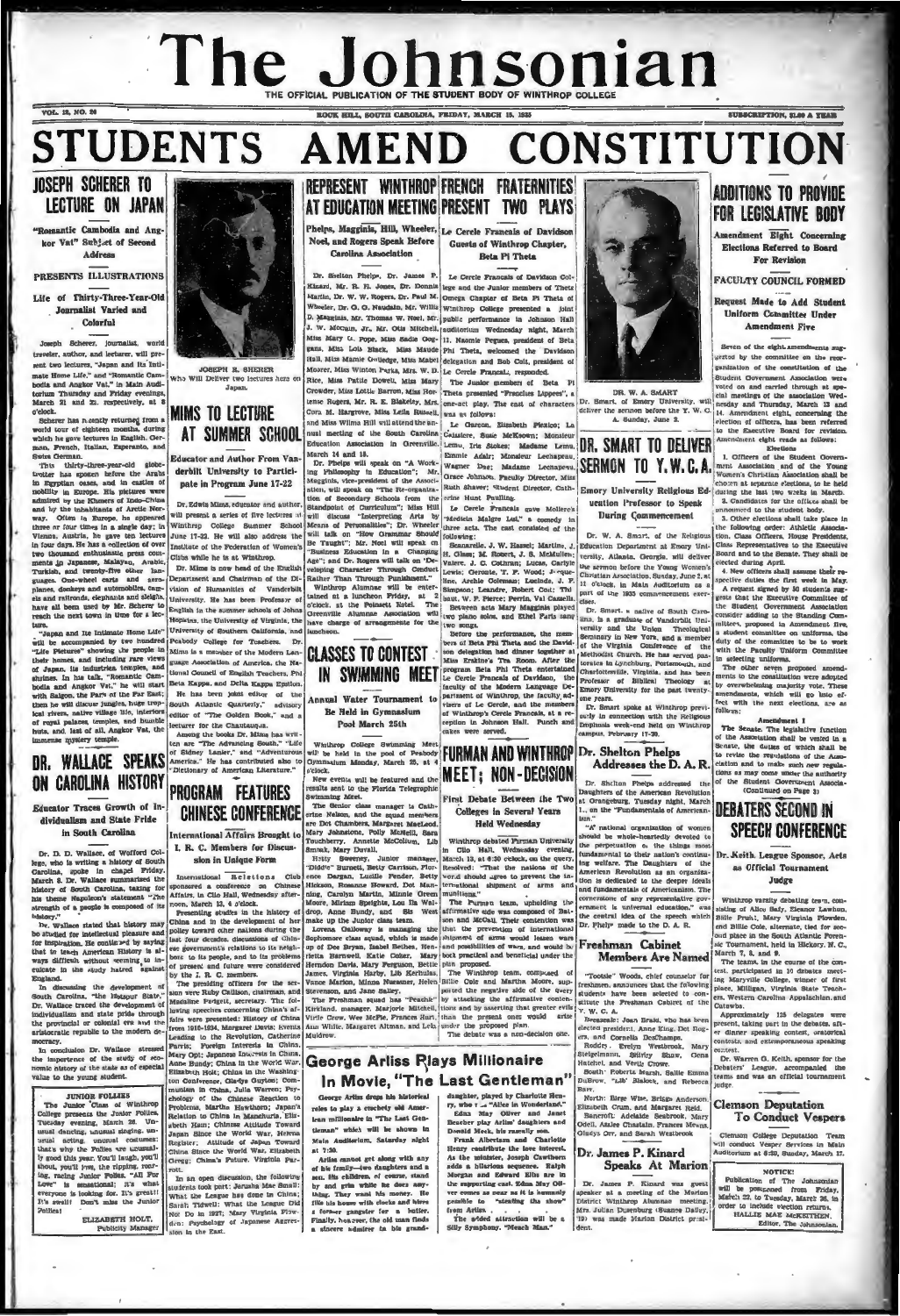|                                                                                                                                                                                               |                                                                                          |                                                                                                                                                                                                                         |                                                                                                                        | ***********************                                                               |
|-----------------------------------------------------------------------------------------------------------------------------------------------------------------------------------------------|------------------------------------------------------------------------------------------|-------------------------------------------------------------------------------------------------------------------------------------------------------------------------------------------------------------------------|------------------------------------------------------------------------------------------------------------------------|---------------------------------------------------------------------------------------|
| THE JOHNSONIAN<br><b>ISSUED EVERY FRIDAY</b>                                                                                                                                                  | <b>WINTHROP.</b>                                                                         | <b>BLUE SPECTATOR</b>                                                                                                                                                                                                   | <b>FORECASTING</b><br>$\ldots$ The FOLLIES                                                                             | Ask about the life time guaran-<br>tee Norge Electric Refrigerator<br>bafare you buy. |
| During the Regular Session The Official Organ of the Student Body of<br>Winthrop College, The South Carolina College for Women                                                                | WEEK BY WEEK                                                                             | Marý Burgard gave a party to cele-                                                                                                                                                                                      |                                                                                                                        | <b>ROCK HILL FURNITURE AND</b>                                                        |
| Advertising Rates on Application                                                                                                                                                              | (With Apologies to McIntyre)<br>So they say:<br>Mr. Graham: "We're going to build        | brate her A on Training School-the<br>pussword, by the way, was "Mim In-<br>gram." And Hallie Mae was caught<br>red-handed in Dr. Phelp's office feed-                                                                  | At the presentation of Junior Pollies<br>on Match 26 you will see and hear as-<br>tounding alghts and sounds. Por in-  | <b>.RADIO STORE</b><br>In front of Andrew Jackson Hotel<br>0000000000000000000        |
| Entered as second-class matter November 21, 1933, under the Act of March 5,<br>1879, at the postoffice in Rock Hill, S. C.                                                                    | another dormitory at Winthrop to<br>house all the rumora."                               | ing our dignified registrar heaping stance:<br>handfuls of cheese tid bits. Did                                                                                                                                         | You'll see four celebrated historical<br>you happen to see Maryland stick out characters remaking history in a dif-    | We please the Most Picayunish                                                         |
| (Kember)                                                                                                                                                                                      | Annie Rosenblum: "I've had three<br>dizzy spells since that last chemistry<br>test."     | her tongue at Dr. Wheeler, or hear her<br>shout in examerated tones, "Now you<br>lay off me!"? C.; did you get a before your astonished eyes.<br>Mrs. Kinard: "South Carolina is a tiving glimpse of Ora Belle knocking | ferent and much more interesting way.<br>Transparent ladies will dance around<br>You'll learn some facts about zoology | Appetites<br><b>BOGER'S</b><br>(Noted for Rapid Delivery)<br>All 5c Candles and Gum-  |
| Member of South Carolina Press Association and National Scholastic Asso.                                                                                                                      | lovable, livable State, but certainly not<br>wealthy."                                   | rush to get to short-story class? And                                                                                                                                                                                   | poor, defenseless Mr. Noel down in her that even the teachers haven't guessed.<br>You'll see the most effeminate man   | $3$ for $10c$<br>Ebenezer Ave.<br><b>Phone 9127</b>                                   |
| <b>EDITOBIAL STAFF</b>                                                                                                                                                                        | Dr. Wheeler: "Subway conductor,                                                          | Aflas Ketchin declares that class is just                                                                                                                                                                               | in captivity. Do you know who he is?                                                                                   |                                                                                       |
|                                                                                                                                                                                               | my evelashes. I wanted to be a motor-                                                    | driving her wild, and that her would-<br>be short story writers certainly aren't terfiles can touch their toes or not.<br>Alice Safy: "I want to be a heart suffering from inferiority complexes.                       | You'll find out whether gilded but-<br>A famous negro character will sing                                              | <b><i>BONSERGRESSORE</i></b>                                                          |
|                                                                                                                                                                                               | baim."                                                                                   | The Poetry Society has inaugurated a her theme song in a big way.<br>Edith Gorman: "Well, Lucy knows new custom--they give their new                                                                                    | Did you know that men could be                                                                                         | Add a gay touch to                                                                    |
| <b>BUSINESS STAFF</b>                                                                                                                                                                         |                                                                                          | it. And what Lucy knows, the whole   members partles and let them wash                                                                                                                                                  | made into mere mechanisms? Come                                                                                        | your room with                                                                        |
|                                                                                                                                                                                               | world knows."                                                                            | the dishea There's a rumor cu-<br>Billie Pruitt: "Everybody picks on culating about a certain entr' acte in                                                                                                             | and see some<br>Junior Pollies-and there are several Phelps Family Uses A                                              | flowers---they are al-<br>ways bright and col-                                        |
| <b>REPORTERS</b>                                                                                                                                                                              | thing."                                                                                  | other rumors, all of watch predict a<br>Mary Burgard: "I have no Ideas. My glowing future for this production                                                                                                           | Coined Word, Blue-John                                                                                                 | orful.                                                                                |
| Maryland Wilson, Mary Stuart Mills, Harriet Finley, Betty Carrison, Mary<br>Burgard, Alice McNairy, Anne Moss, Pinky Webb, Dot Manning,<br>Louise Howe, Annie Rosenblum, Virginia McKelthen.  | mind's a blank."<br>Dr. Johnson: "I've written him a<br>letter to set his mind at rest." | Ditty's spring fever got her ten days'<br>campus Jessie Derrick recognized<br>Mrs. Sims as her next-door-neighbor in                                                                                                    | Did you ever hear of "blue-johning?<br>Did you ever "blue-john?" Dr. Phelps                                            | Reid's Flower Shop<br><b>Flowers for All Occasions</b>                                |
| <b>FRIDAY, MARCH 15, 1535</b>                                                                                                                                                                 | Miss Malchus: "The French heve a<br>very polite Bible."                                  | the infirmary without seeing her. (Ask has.<br>her howl; And a horrified fresh-                                                                                                                                         | "I'll tell you the story about it," he                                                                                 |                                                                                       |
| <b>WANTED: INTELLIGENT LEADERS</b><br>We, as a student body, shall be faced during the next weeks                                                                                             | One of our enterprising young re-<br>porters filched for us a poem written               | man moaus "I was just beginning to                                                                                                                                                                                      | said as he leaned back in his desk<br>ceegnize twenty board members, and chair. "An old friend of mine, Joe            |                                                                                       |
| with the problem of choosing student leaders. We shall have a esses, Anne Mosa, and entitled "Doodle<br>double responsibility this year because we have recently adopted   Bugs." Here it is: | by one of our budding young author-                                                      | now they have to go and give us seven-<br>ty-two!" But, really, don't you think to me.<br>our amendments are just "swell"?                                                                                              | Cook, of Hattlesburg, Mississippi told it<br>"A long time ago, when a family                                           | I Make yourself happy                                                                 |
| a wayboad form of movemment and we need to choose three stil. Have you ever looked for double bugs                                                                                            |                                                                                          | "Dimples" Thomas has a strange wa                                                                                                                                                                                       | down on a Mississippi plantation was                                                                                   | with flowers from                                                                     |

a reveale form of government, and we need to choose those stu-forms you ever lower loves to the reveal of the definition.<br>
dents who are best suited to adapting themselves to the new in their hills of finest and?<br>
The stu

We're afraid our Annie has been hid-

This states have graved graved that the energy that the state is the the state is the state of the state of the state is the state of the state is the state of the state of the state is the state of the state of the state

and of assuming control as premier of the new government.<br>This time be seen to have been up to his old tricks, for the  $\frac{1}{2}$  period. PHF is time to the seens to have been up to his old tricks, for the  $\frac{1}{2}$  period course the resigns of government over to ventures. Once in counter the matter and destroy a king; is it not possible, the ide speculator wonders, like starting Armenians or something<br>that this time he wished to create a ki out. Perhaps Venizeles, versed as all diplomats are in the Code write people; Many one of our performant ... "should" someday occupy the throne of Greece.

### **Book and Key Club Entertains Freshmen**

 $\label{eq:20}$  than<br>d by the outernamen were enter-<br>Elementary Education Cluo ecte-<br>And with you if we seek<br>harship melety, honday afternoon, Patrick's Day party in Johnnon Hall, This lack of beauty. Why<br>seeking the Boot and

ther the progress refreshment

Caracopher Moriey gave a smoth-eved yelp of uslight when a University<br>of Minnesota professor at a university<br>the other day stated the difference between an anylum and a university.<br>the contract of the contract of the cont int to get we to show imp out of an asyle  $(A, C, P)$ 

Anniversary Observed

By Education Club

which ex

es to our mb

For whom bold heroes fight.<br>She's not libe those—what charms por

Whom I can beat at tennis!

And if this does not quite conv

This creature that makes artists win<br>This creature that makes artists win<br>I Til tell you one thing more.<br>1-<br>She may have faulte that plainly sh

o Our Ad

You why I should adore

FURMAN<br>
Local parties have been dull is<br>
There has been hardly anythin<br>
talk about upill two or three contributions<br>
left.—The Harnest rdly anything t

A surplus of \$24.577 was reported by<br>the Princeton University Of. J.) ath-<br>lette association for the flacal year<br>1933-1934.--(A. C. P.)

THE JOHNSONIAN

of calling the spirits fourth at the mys- having a 'masck' just better dark, one like meetings in South. The other night (s) the second out in a special vote (s) in . ("Blue-john," explained Br. "Spirits, are you there? I of calling the spirits fourth at the mys-

 $\begin{minipage}{0.5\textwidth} \begin{tabular}{p{0.8cm}} \textbf{.} \textbf{.} \textbf{.} \textbf{.} \textbf{.} \textbf{.} \textbf{.} \textbf{.} \textbf{.} \textbf{.} \textbf{.} \textbf{.} \textbf{.} \textbf{.} \textbf{.} \textbf{.} \textbf{.} \textbf{.} \textbf{.} \textbf{.} \textbf{.} \textbf{.} \textbf{.} \textbf{.} \textbf{.} \textbf{.} \textbf{.} \textbf{.} \textbf{.} \textbf{.} \textbf{.} \textbf{.} \$ 

What is nicer, these chilly sp<br>nornings, than to dial in a sta<br>proedcasting setting-up exercises,<br>then crawl back in bed?



Pcker

1ts North Tryen Str<br>Charlotte, N. C.

ABLE DRUG FI

Phone 555



Fruit lends vim and vigor. Eat yours regularly and see for yourself.

Rock Hill Fruit Co.

### **REID'S SERVICE STATION**

Don't neglect your automobile - give it the attention it needs

Delicious candy-the f a m o u s Riverview specialty and the icc cream · made from pure cream can be bought only at.

THE RIVERVIEW

### **GIRLS!**

Did you know that the new Winthrop Jewelry has come? Exquisite designs at amazing prices at

**TUCKER'S** 

sal conceit of the male. Here it is: A Paragon<br>Oh, you may think my girl is not tre aren't so hot, d no cause to rue

den wh

re, her ha sture fair

### Patronize Our Adv Be far. far from divine;<br>Still, she's the only girl I know<br>Whose bridge is worse than mit In mine!

# cause they change them so of Private Note to Eng. Majo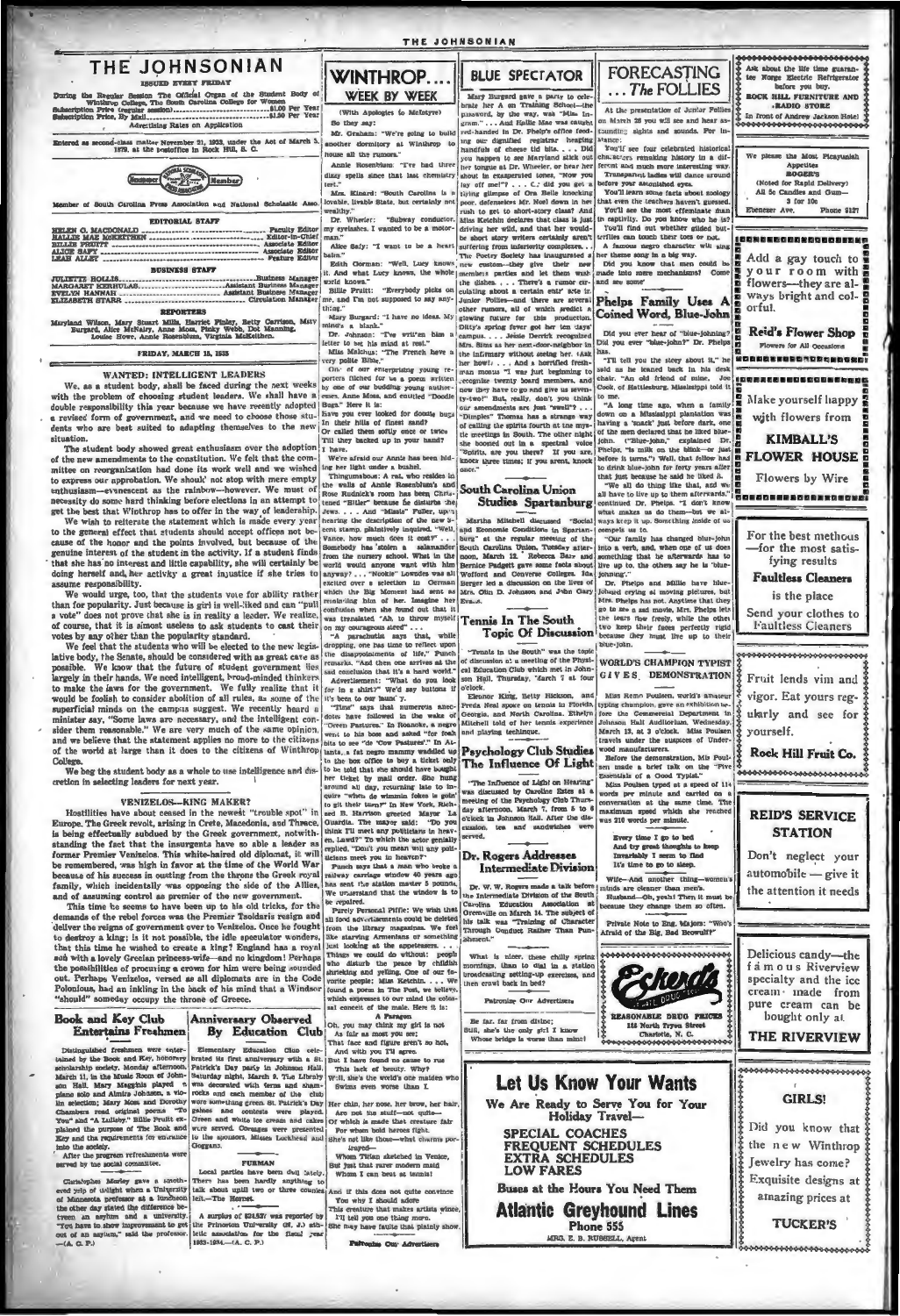News-Y's and Other Y's

spring is coming-though spass  $-16$ s'it gron cally, we ad time to begin thinking seriously about<br>elections. Call in the neighbors before

We will be easily a set and on the state of Physical Columbus and the state of the state of the state of the state of the state of the state of the state of the state of the state of the state of the state of the state of

curs case are the same pot too deep for high-water weding).<br>It sort of sends a thrill down your spine to think that plans for Bantiow—<br>y, M-Y. W. Retreat—are about to be underway. Those of us who went last

W. M.-W. W. Retrest—are nown to thit: "Hay,"<br>
general and the Solid "Hay", general and the Solid "Hay",<br>
general and the Solid Calvin (18) Solid "Hay,"<br>
We have looking forestated to have the Solid Calvin (2) and the Soli

Forceps And Scalpel<br>Pledge New Members

man Hall.<br>Elgan Pearson, Henrietta Barnwell,<br>Urgizia Harby, Dorothy Waters, Jane<br>Cooper: Nell Jackson, Evalyn Maritz,<br>Lorenz Gallowy, and Mary Sease were<br>admitted to the club.

the program, refreshments U. D. C. Has Supper After re served.

P. C. Confers Honor

A COLUMN FROMER CARRENTS of the photos states and the state and the state and the state of the state and the state and the state and the state and the state and the state and the state and the state and the state and the

**Gym-Cracks**  $Th$ 

were marvelous,<br>omores, and Fre omores, and Freshmen did :<br>| playing\*<br>| Highlights of the games:<br>| Rosalie Mathis being pre

elections. Call in the neighbors before  $^{18}$  Highlights of the games:<br>
Such and schienced by the particle of the best increase in the heat and scheme in the best man al-<br>
two flying legs hadred of the best man,  $^{12}$  H

n: "If you're ready t Miss Stoffer New give me your name.<br>
Ciri: "Hay." (Rachel Hay)<br>
Miss H.: "Name please?"<br>
Ciri: "Hay."

**On** Prof. Magginis of the conference had a steak supper

ard shall be changed as follows: MORNING WATCH  $\sim$ day, March 18-Virginia willing Cone: Can I Believe About Curistian ay-Louise Hall: Taggre in

THE JOHNSONIAN

riday-Domthy Chambers: Men and Women of Par Horizons.<br>Priday-Elsie Plant; Missions New

*rearet* 

Miss long

India

turday-Nesbrit Barnette; Mis sions Today. Phi Upsilon Omicron

### Sponsors Style Show Phi Tindlon Omiczon, Mational Hou-

ernity, is rary Rome Econ mica Pra sponsoring a style show. Tres Paris $w<sub>h</sub>$ which will be presented Mot:<br>arch 18, in Main Auditorius

lenne, which will be presumed and the synthesis of the manaceuture in Enganger and players are Caroline Shaw Tools Demnet, Sara Bess Huri, Margaret Jennet, Sara Bess Huri, Margaret Jennet, Sara Bess Huri, Margaret Huris,

Albaney.<br>Treases and bats are being furnished Dy Belk's of Rock Hill, and by Stewart's<br>and the Lucielle Shoppe of Charlotte.<br>Everything from the most severely inline<br>ored of outside and severely inlines<br>are the most sever

tured.<br>Admission will be five cents. Davidson Students

### **Conduct Program**

Mission Emphasis Week, conducted by the Savedington and also associated by the Chairman with<br>Volumeers, and the Savedness of the Savedness and the Savedness Bord, and Wisson and Wisson and Wisson and Party and Party and P

**C. Has Supper** of the Student Covernance Class Presi-Winthrop Chapter United Daughters dents. President of the Athletic Association, of the Confederacy had a steak supper Editor-In-chief of The Johnsonian, Chairmen of all standing committees,

Omit vies-house need Omit chairman of dining room Change class renresentation to the

Contract marks of dimensional compact of the contract of the contract of the contract of the contract of the contract of the contract of the state of the state of the contract of the contract of the contract of the contra

amount of work which may be variantly<br>by one stated may be variantly by the stated both pairs are<br>cord aboved photograph of a field of a different pairs in the state of<br>case of each studies between the cord of the state an

we receive by che students and four other is the supported by the unit has approved of the Figure 1 and 1 and 1 and 1 and 1 and 1 and 1 and 1 and 1 and 1 and 1 and 1 and 1 and 1 and 1 and 1 and 1 and 1 and 1 and 1 and 1 an

3 Campus Committee. This commit-<br>tee ahall consist of a chairman, to be<br>elected by the Student Covernment<br>Association, and nine other members<br>to be appointed by the Chairman with

 $\begin{minipage}[t]{.0\textwidth} \begin{tabular}{lcccc} \textbf{not not} & \textbf{not not} & \textbf{not not} & \textbf{not not} & \textbf{not not} \\ \textbf{not not} & \textbf{not not} & \textbf{not not} & \textbf{not not} & \textbf{not not} \\ \textbf{if the preorphism is not} & \textbf{not not} & \textbf{not not} & \textbf{not not} \\ \textbf{not not} & \textbf{not not} & \textbf{not not} & \textbf{not not} & \textbf{not not} \\ \textbf{not not} & \textbf{not not} & \textbf{not not} & \textbf{not not} & \textbf{not not} \\$ perpendent of the Executive Board.<br>
committee shall cooperate with<br>
librarian in getting the best condition<br>
for work in the library.

the distribution of the results are the results and the second that the second in the second in the second in the second in the second in the second in the second in the second in the second in the second in the second in

mattution.<br>The membership of the Senate shall purear of the Zizewithe Wavel and the<br>senate shall purear of the Coldege shall be an exception of the Coldege shall be an<br>except of a President, the four officers (efficied me committee shall nucle which receives all student organizations which receive all student organizations when the student Activity Fee.<br>The chairmen of all standing com-<br>ratitees shall make monthly reports to<br>the executive Board.

For all occasions. Bulk or block and Lilly Cups-"None Better." MOUNT GALLANT ICE & COAL CO. Phone 660

THE ELITE

A delightful place to eat-something novel

in drinks and sandwiches-just see for

yourself!

Trade Street

000000000000

When you think of eats and drinks, think of

THE LITTLE CANARY

the place that serves you with a smile the best quality of eats

Give us a trial, then tell your friends.

**ICE CREAM** 

Next to Capitol Treatre

**Buperb Service!** 

a and Gentlemen Invited. The Best Order in Town

Q. E. Britt, Mgr.

White Street

Don't risk Inferior Service-but make it a year-round habit to call on **STARNES PLUMBING CO.** 

Heating and Plumbing Fixtures of All Kinds

Electrical Work

### **Engraved Cards**

Latest type styles in engraving and most reasonable prices ever known.

-------

The Record Printing Co.

Incorporated **ROGER BROOKS, Manager** Phone 164 Hamton St., in the Second Block 

**Winthrop Parents** Many fathers and mothers and relatives of Winthrop Students bank with this financial : tronghold, a large number of whom transact their business by mail. Business coming to this bank by mail is given the me safe, prompt and careful attention as business

If you are a father or mother of a Winthrop daughter, or a relative, we extend to you the unexcelled facilities of this bank. Your deposit up to 5,000 is 100% insured by the Federal Deposit Insurance Corporation. Bank by

> **Peoples National Bank** ROCK HILL S. C.

transacted in person.

mail and see how convenient it is.